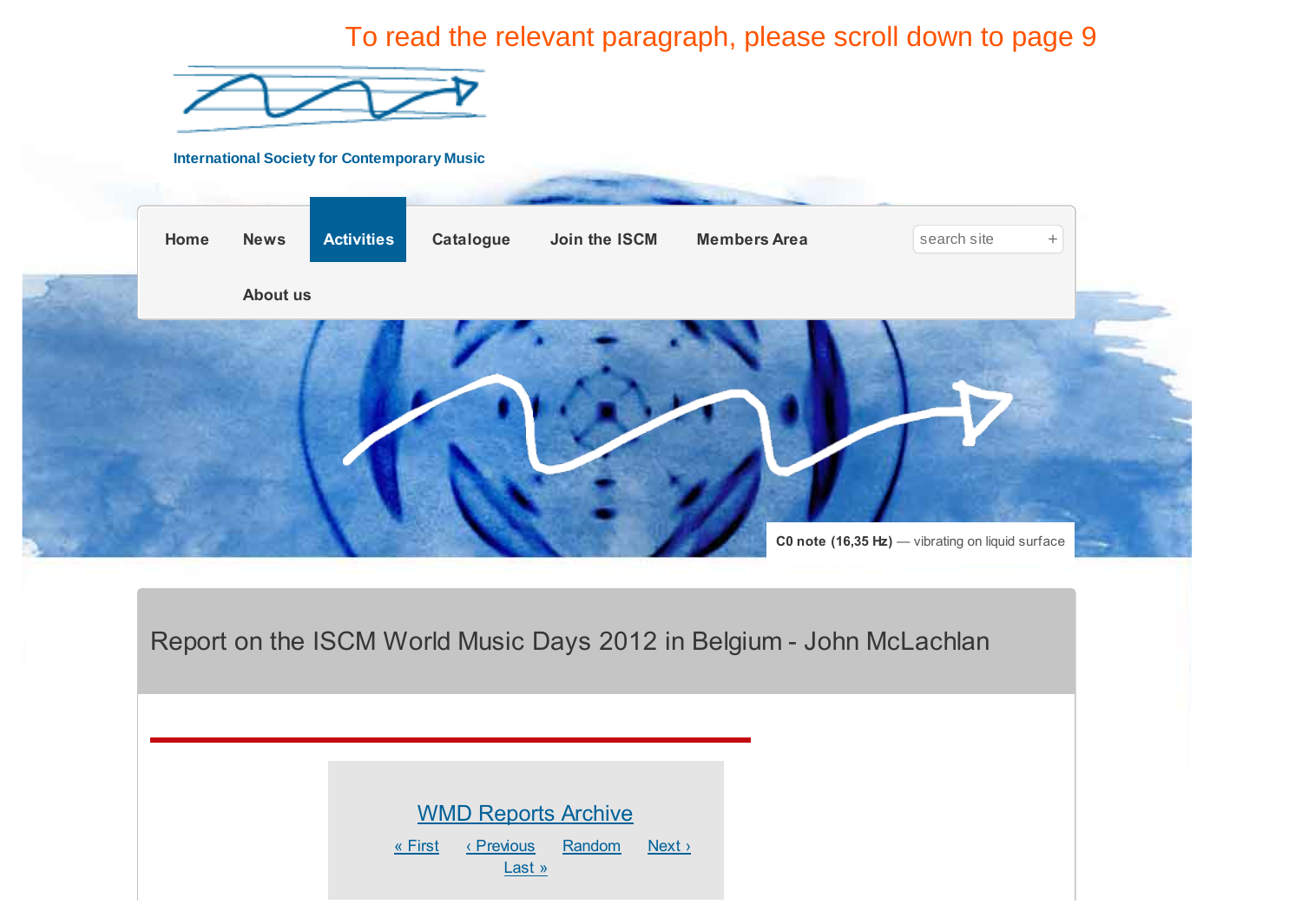# **World Music Days:** [ISCM WMD 2012 Belgium](http://www.iscm.org/activities/wmds/iscm-wmd-2012-belgium)

Report on the ISCM World Music Days 2012 in Belgium by John McLachlan

I attended the World Music Days 2012 in Flanders and Wallonia—known as Belgium to everyone except the Belgians—between the dates 26th and 31st October inclusive. This means that it is just an account of one person's visit, and leaves out 5 days from before and after. My comments will surely therefore fail to cover some wonderful work or other, and I hope other reports catch those. This report takes the form of a chronicle alternating 'subjective' and 'objective' memories...

It was evident from the first concert that the performers were very much behind the music, and that they were of a very high standard. Typically what happens in ISCM festivals is that an international Jury goes through submissions from the composers of the ISCM member sections, and then gives the scores selected out to the ensembles that have a matching line- up. The great brainwave this year was to simply sort the scores by instrumental forces and let the ensembles themselves select from the resulting piles. This simplification might sound lazy or incoherent, but it was neither, in terms of result. It directly led to the higher than usual quality of performance, as each group felt some 'ownership' and artistic sympathy for the pieces they were playing; this translated into strong and clear communication of the composers' ideas—a whole dimension of the ISCM festival that usually gets caught in the systemic mire. Indeed I heard that some ensembles were saying that they would play some of the scores in future concerts. We, in contemporary music circles, term this 'a result'. The organisers stated early on that since each member section already sets up a national jury to find six scores that represent the quality and diversity of practise in their area of the globe, then, if the member sections do their job well, quality has already been screened for. I hope this method is remembered for future ISCM festivals, as we have not generally taken account of the artistic input of our performers, increasingly relevant in the contemporary music world.

#### Thursday Oct 25th

My first taste of Brussels was arriving at my hotel late on the 25th to discover that I had been robbed of my e-reader by smooth criminals at Brussels Central Station. This put me in such a cross mood with myself that I couldn't think straight, or bear to go to the last part of the 10pm Acousmatic Music concert. Instead I ate a quick meal and went late to the concert venue, the Marni Theatre, to connect with old ISCM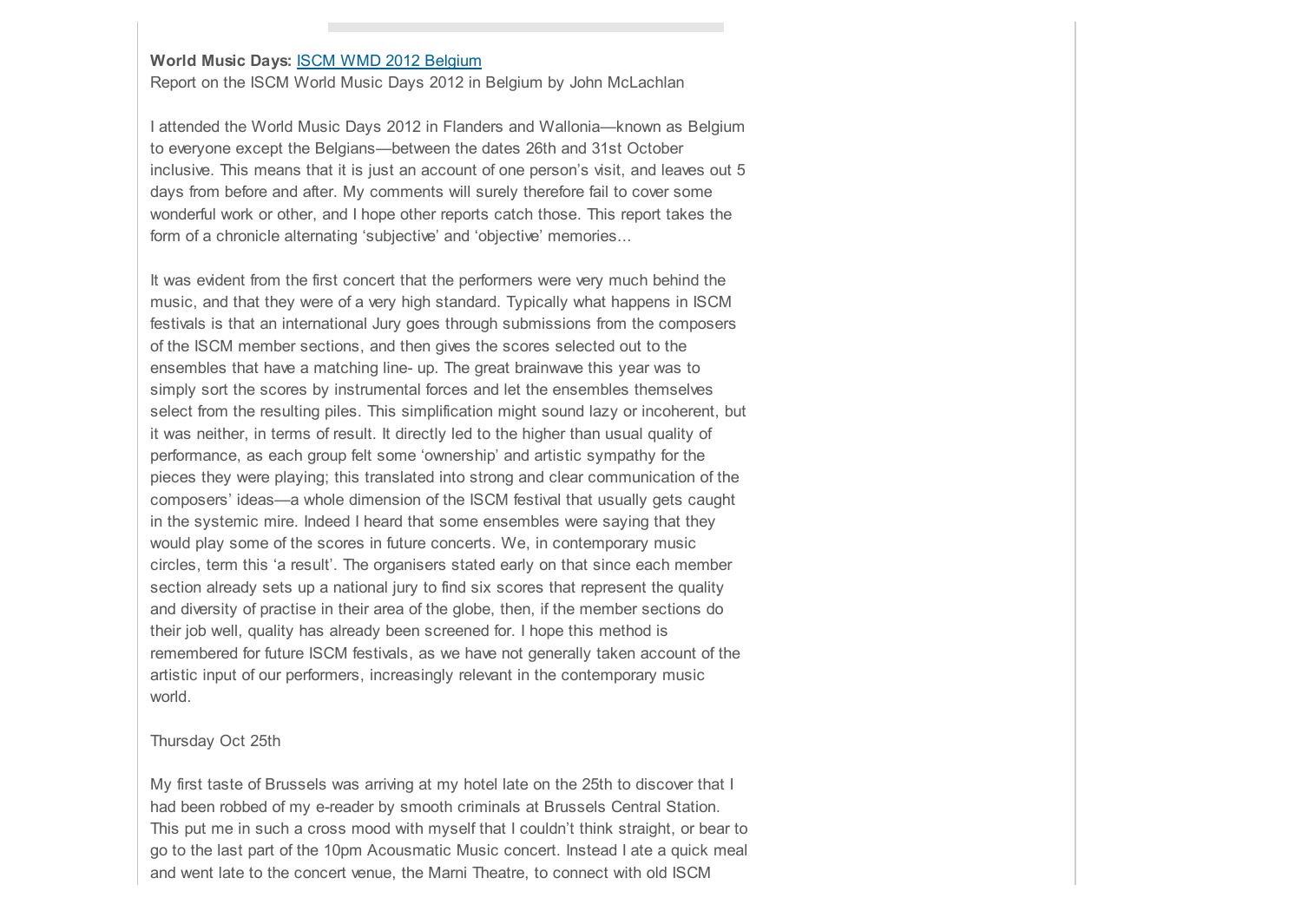friends. Thus began a balmy parallel festival of beer discovery which I recommend to all visitors to the country.

Friday Oct 26th

So it was that the first concert that I successfully entered was the Het Collectief in Brussels Conservatory. But before we got to that pleasure we delegates had to pay in advance with the first session of the ISCM General Assembly.

I won't bore the casual reader with any details from this except to say that it is alarming to me that I seem to enjoy these more every year—I used to really hate grinding through an agenda over five mornings, full of society procedure and statutes! The exercise and stretching of my attention and patience over 14 ISCM festivals and Assemblies can't all be a good thing, can it? I suppose I am increasingly engaged by the society's aims because I have been actively pursuing them for years. (If you actually yearn for Assembly coverage you can slake your thirst at the ISCM website where all the minutes can be enjoyed in extra-dry, distilled form.)

The hall in this venue was rather large for chamber music and in bad need of renovation, and I felt the Het Collectief had to push through an ambience barrier that they certainly don't deserve. They started with a cello solo that was so strongly idiomatic for the instrument that I was sure the composer, Tomas Garrido (SP), was a cellist. He isn't, but he plays viola da gamba and double bass. His piece, Sonata "De Lamentatione", had a strong sense of line and a passionate sense of drama, with subtle hints of flamenco guitar along the way. Dan Dediu's Furia (RO) was for four players and explored their musical availability to the full. This was a piece of extremes throughout that sometimes probed the border of kitsch, but was contained by linear and harmonic compositional discipline holding down a very broad range of dramatic explorations. These were the pieces that spoke best to me but the other two from Mauricio Sotelo (SP) and Petra Bachrata (SK) had many colourful and expressive moments.

I then skipped lunch to run to the police station in Brussels to report my theft for insurance purposes, queued, got a nice report in Flemish that will perhaps require €200 worth of translation, ran back to the conservatory, was advised to run forth to the Palais de Justice where our bus for Leuven was parked, waiting for me—phew—I got on, in a lather of sweat...to commence a stately procession of 3 hours in holiday traffic...a thirsty trip.

Later that day the Burghers of Leuven provided a routine investigation into the beers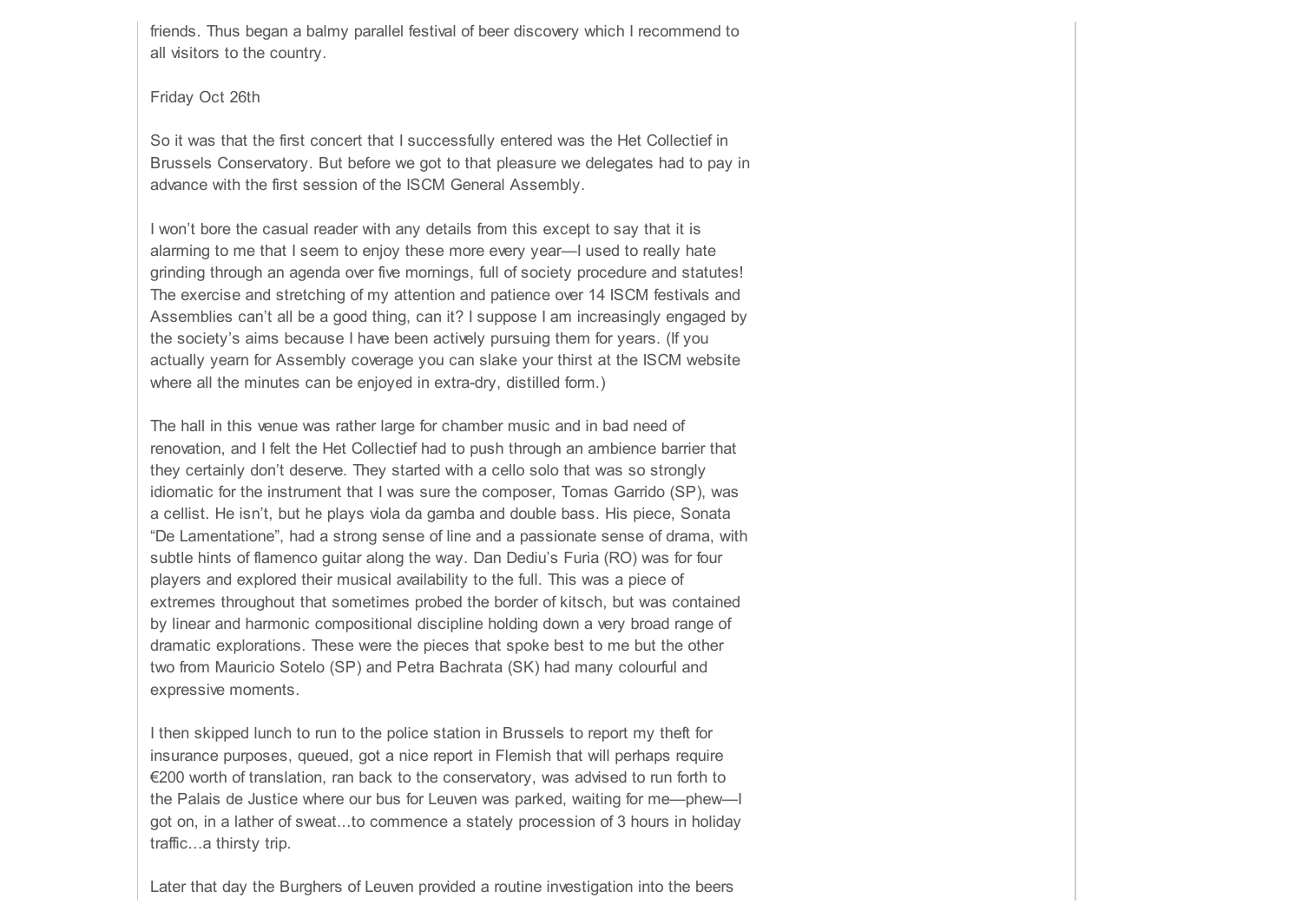of Belgium, with a 'walking meal' of little crackers and toppings. After our extended bus trip this was dived upon; though many—including me—hoovered up only a sample before zooming away in order to fit in a full restaurant meal before the next concert.

At 8.30pm at the wonderful venue Stuk we heard the group Champ-dAction. This was one of many highlights in the festival: a programme of wide expressive range with something good in every piece. Tatjana Kozlova's Horizontals (EST) was a finely filigreed homage to Ligeti that gave us a variety of pace and texture, while Hikari Kiyama's Kabuki (JP) was a monolithic and very loud tour-de-force, but its variety of texture and drama within this made a very convincing case for itself, notable features including long decelerandos and accelerandos which are tricky for most composers, here they were vivacious and fun; one of the outstanding pieces of the entire festival for me. I also enjoyed Mihaela Vosganian's Il gioco degli centi, a heterogeneous and theatrical piece with a fine countertenor part, and Serge Verstockt's Fingerfertigkeit (BE), which was an unexpectedly diverting piece based

upon finger exercises such as Hanon and his equivalents for clarinet etc. This had much humour and drama but also a satisfying shape overall, none of which the programme notes would lead you to expect.

...I avoided programme notes as much as I could for the rest of the festival.

Stuk is a Flemish word for three things: a piece, broken, or stuck. The institution is strict about late entries to concerts: in fact it is off the scale on this and on presentation of tickets etc, even to well-labelled delegates. While this reflects a hearteningly high public demand, one cannot help but feel the place is well named. On the plus side it has a student hang-out upstairs with excellent wi-fi, coffee and beers. The wi-fi is free, once you give your identity card over to them! Startlingly communistic, as noted by one eastern European visitor.

## Saturday Oct 27th

I had great hopes for Ian Pace's concert the next day, as I have heard him often before. However, I can't say that I enjoyed the first two pieces in his programme, from Heather Hindman (CA) and Santa Bušs (LV). They were both mostly dry and short on interest, in rather different ways, as the first played around with sostenuto pedal effects and the second with static and bland effects inside the piano. Then there was the hyper-complex Schönes Klavierstück from Harald Muenz (DE), which was more colourful, with stretches of texture varying greatly in harmonic colour and pacing.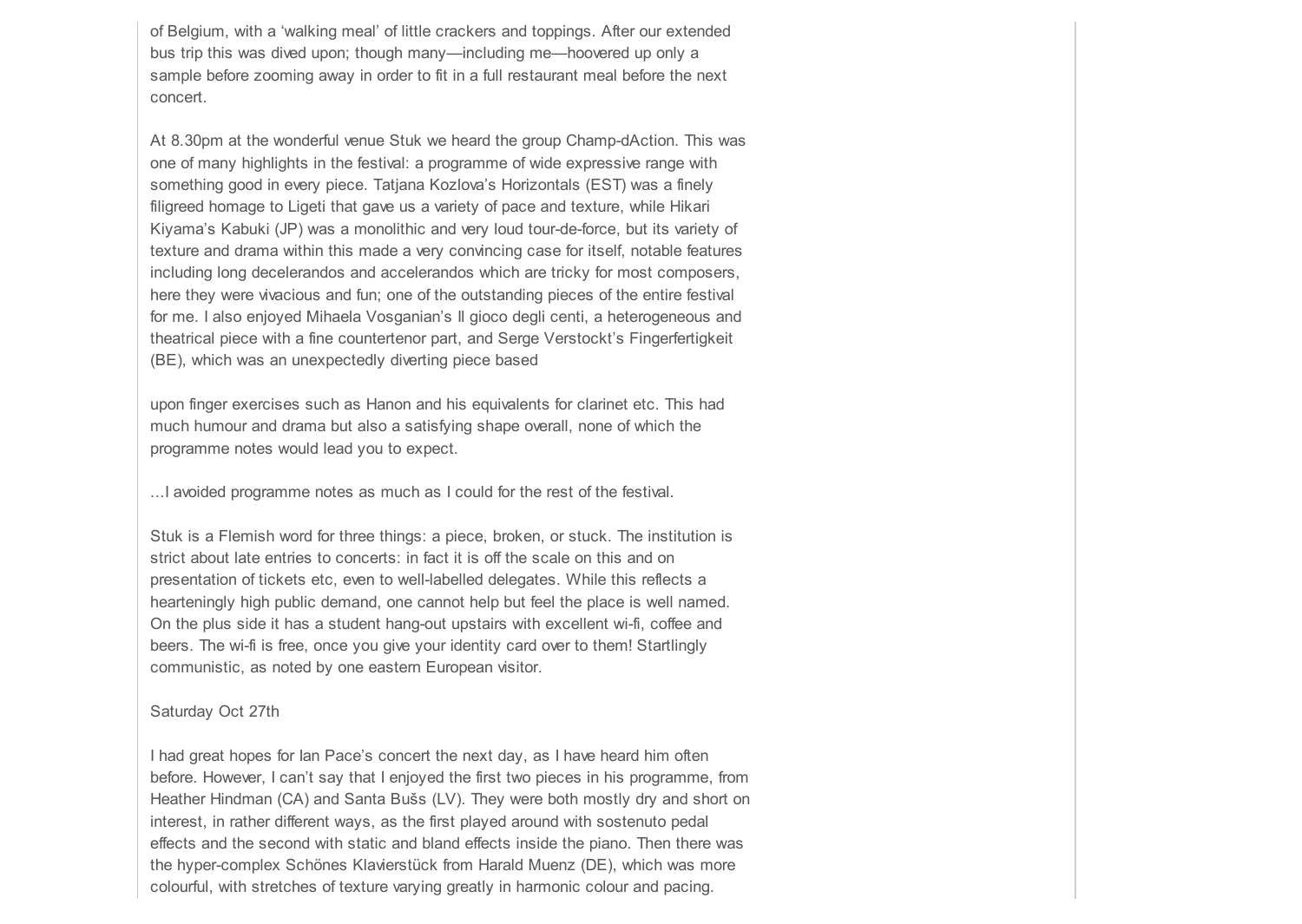Despite its textural busyness it had moments that reminded one of Scriabin, plus some swerves towards calm eddies that seemed a little out of context. I would normally relish such a piece, but here it seemed too long. My favourite in this programme was Herman Vogt's Concordia Discors Etudes 4-6 (NO), which explored the implications of strict process in pianistic terms, while letting its rules break pleasingly from time to time. André Laporte's Graffiti on a Royal Ground (BE) was the only one to use piano sonority to the full, and had a piano-derived tape part, but the piano part sounded like a collage of Ravel-type effects; perhaps a contextual jump too far?

I had not heard of cellist Arne Deforce before, but I was glad to correct such a gap in knowledge, since here was someone really stretching the boundaries of cellism. The outstanding piece here was from Raphael Cendo (FR). His FORIS, for cello and electronics, was a huge noise-piece in which much spectral colour variety could be heard—a coup de théâtre. Daniele Venturi's Riflessi di luna (IT) was also very effective, using live electronics to process the work of the cellist, with interesting spatial effects, though with an over-reliance on reverb. Wieland Hoban's staring (MisLogue I) (UK) was hard to listen to in one go purely because it had his voice speaking in two languages through the speakers which made the attention wander away from the cello, or when it was on the cello, wander from the text. I really think it is fair to say that this one needs to be heard three times to be heard once.

One night in Leuven I met Wieland Hoban with Ian Pace and Ian's wife Lindsay. I was immediately struck by WH's voice, which would be radio gold in BBC terms. An interesting background, I presumed, and which he confirmed.

I very much wanted to attend the next concert, the 'interactive online concert', which would undoubtedly point the way for some future directions in contemporary music, but I had to prepare myself for the following Sunday morning, where I would run for election to the Executive Committee of the ISCM. I retired to my hotel to marshal all my thoughts on the recent past and best future direction for the society. The following day, I was rewarded with coming a narrow fourth in a field of thirteen candidates. There were only three places, but I was happy for the new ExCom members: Nina Calopec from Croatia, Riin Eensalu from Estonia, and Alper Maral from Turkey.

#### Sunday Oct 28th

At 14:00 on Sunday the Danel Quartet played, with electronics from the Centre Henri Pousseur. There were four pieces in the programme of varying styles but all somehow unified by the quartet's consistent and phenomenal artistry. I was very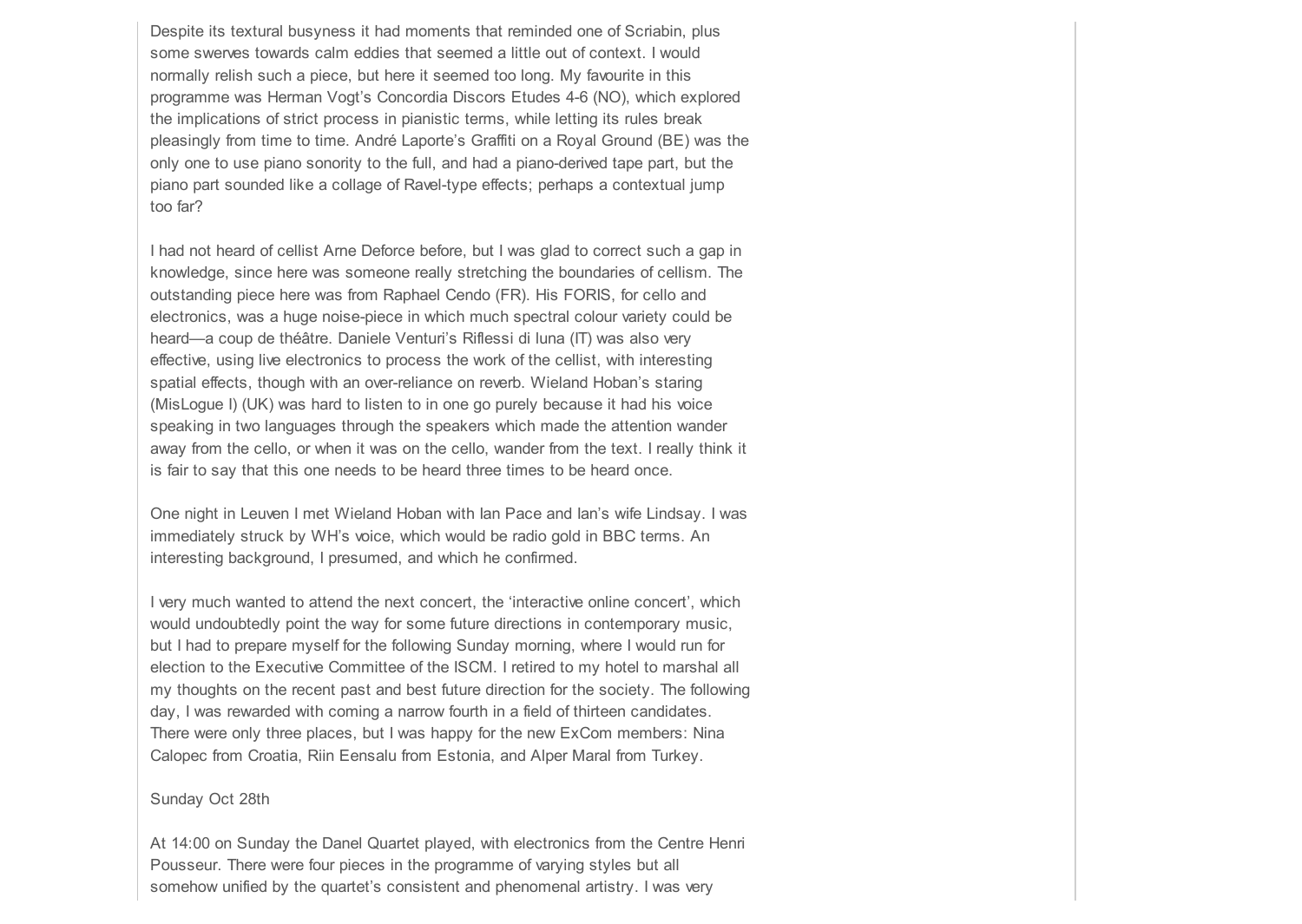struck by how Sergei Newski's Quartet no. 3 (RU) built up a long compositional line out of initially disparate and marginal musical elements; also by how Richard Whalley's Interlocking Melodies (UK), began with uncluttered melodiousness that was startlingly freshly achieved, and rolled on to be a neatly distilled piece that built up the layers and came to a witty ending. I did not take to the enigmatic and mainly inaudible combination of electronics and quartet that was Maarten Buyl's Tilted Pyramids (BE). It bore no relation to its programme notes, which didn't even tell us about its movements. The instruments appeared to be playing/miming, entirely without pitch, a full quartet by a classical master, this you could tell by the hand movements. Afterwards I learned they were playing normally but with no resin. The audience speculated: was it meant to convey how Beethoven heard his late works? It could have made its point in half the time. Jean-Juc Fafchamps' Lettre Soufie: Kh[a'] [Esquif] was a more rewarding piece, beginning with wonderful attention to sound spectrum richness while weaving extended string techniques expertly into its texture. However, it aimed to unite another style which entailed a painful lurch into populist Philip Glass-like areas, before reconciliation to its old self.

Thanks to the ever-totalitarian Stuk approach to tickets, I only got in to the Danel concert due to a stern intervention from Marie-Paule Wouters, who is known as the dictionary of Flemish music. We pretended I was security, I think. Several others remained excluded, as we had left tickets at the hotel, having assumed there would be time to get back there. Even our Flemish Vice-President and chair of the organising committee of the entire festival was shut out. Obviously I am a slow Stuklearner, as I was to miss entirely the next event by dint of a short delay in the wi-filand of Stuk's bar. I heard that this, a concert of new music by young students, was of great interest. Instead I had a very energising chat with a German publisher

about the one-sided media rhetoric of the EU neo-liberal bank-saving programme...very soon, it seemed, it was time to walk on to the fine Theatre Schouwburg for the next concert.

I was especially looking forward to the Ensemble Intercontemporain. The piece I most wanted to hear, in a programme of just three, was Luc Brewaeys Fêtes à tensions: (les) eaux marchent (BE). His piece from the previous ISCM festival (in Zagreb) had stayed in my mind. It turned out I enjoyed everything in the programme, but even more than the Brewaeys I loved Unsuk Chin's Gougalon (KR). This was endlessly inventive in terms of ways to invoke the music of street theatre. It struck a very delicate balance between giving hints of street music (an endangered species, like our own?) and being constantly novel, achieving success through extraordinary timbre invention and unexpected dramaturgy. It is hard to explain exactly why this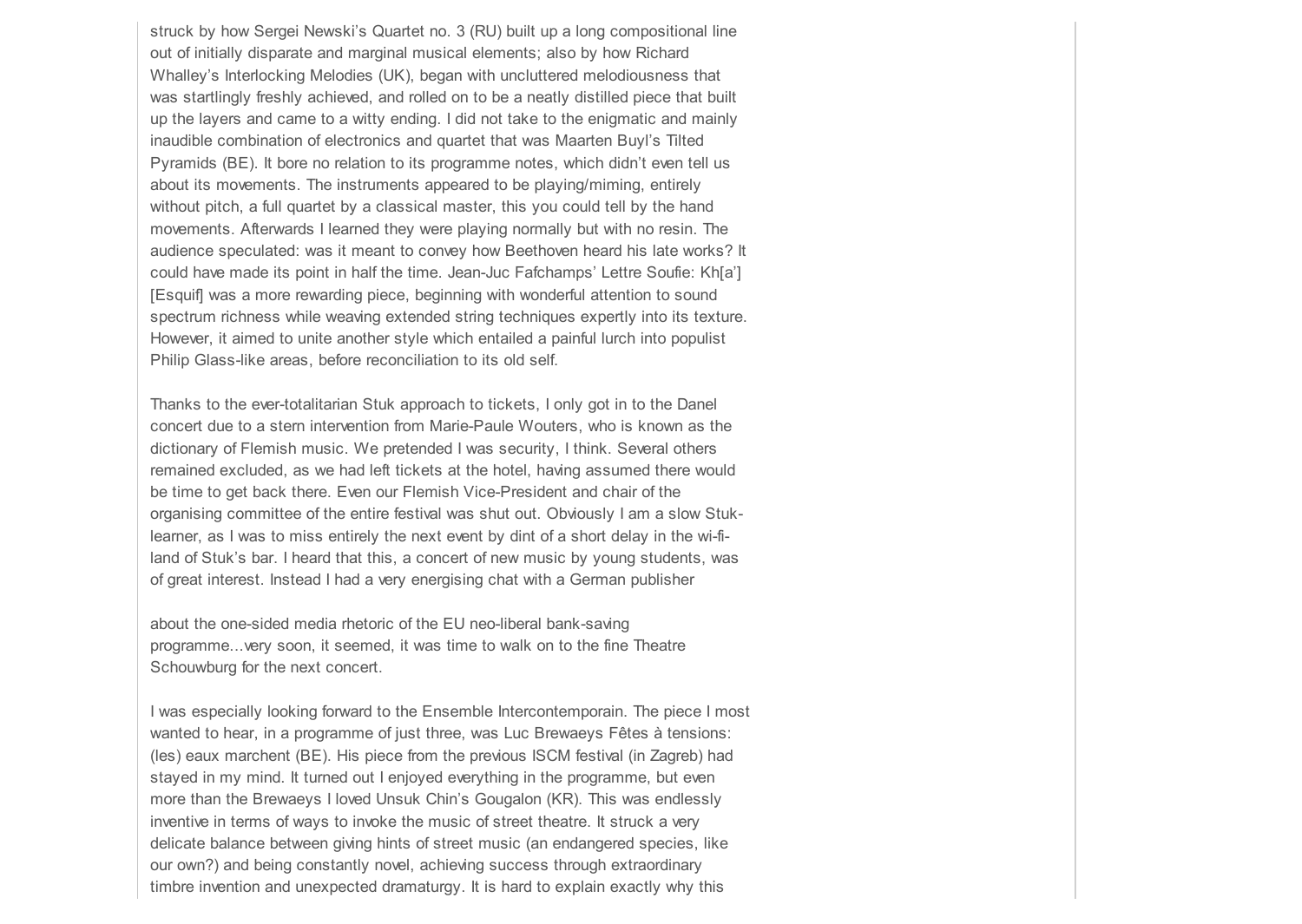was among the best pieces of the festival—a skilled navigation of heritage, perhaps. The Brewaeys was next and this divided its audience purely because it used quotes from Debussy, Stravinsky etc. It is up to the artist to be free to subvert, and I enjoyed the piece, but I had the same nagging, disturbing prejudices that we all have with quotes, however brief. Enno Poppe (DE) was next with his 30' Speicher II, III, IV. It occurred to me that the composer might have been taking Rihm's Jagden und Formen as a model, by writing a lengthy, energetic and sectional work-in-progress that promises to continue to 80' in future versions. Open-endedness is always a provocation to a composer audience but I am of the opinion that we have too many outside-time 'rules', which are merely unquestioned presumptions, and that an attempt to be free of them should be judged on its own sonic merits. It worked.

...It probably helped that I only really strongly tuned in one-third through the piece. This was the end of the Transit in Leuven part of the festival, which was marked with another beer reception joyfully received, with giant and amusing boards of cubed cheese. This was followed by a late bus transit to Mons, on which I had a good chat with Emilio Mendoza about the relationship of folk music to the calendar of religious festivities, how this exists in Latin America but not in Ireland.

### Mon(s)day October 29th

The General Assembly in Mons was exciting—a healthy airing and letting off of tension regarding financial priorities of the Society. An extra meeting in Ghent was requested to sort out a loosening of the purse strings in the direction of music activities that combine society members. Now a little bleary in Wallonia, we dusted down our French...

Ensemble On played in a ground level 'underground' venue. Some of the audience were disturbed by the casualness of their staging, but to me it was a no more than a change of social atmosphere. Not every piece was as short as its material seemed to justify, so I will just pick out three. Helena Tulve's Silences/Larmes (EST) feature the composer herself playing wine glasses expertly. It was a poetic blend of voice and glasses with an oboe part that stood apart, showing personality and conviction. Piece for 7 instruments from Pierre

Slinkx (BE) was a calm, nicely blending piece where almost twitchy elements combined insouciantly with longer spectral elements, while through speakers we heard something like a tape part, though apparently it was only amplification (presumably with live manipulation) that was subtle in its relation with the ensemble. I found this well-judged and attractive. Claude Ledoux's Un ciel fait d'herbes (BE) was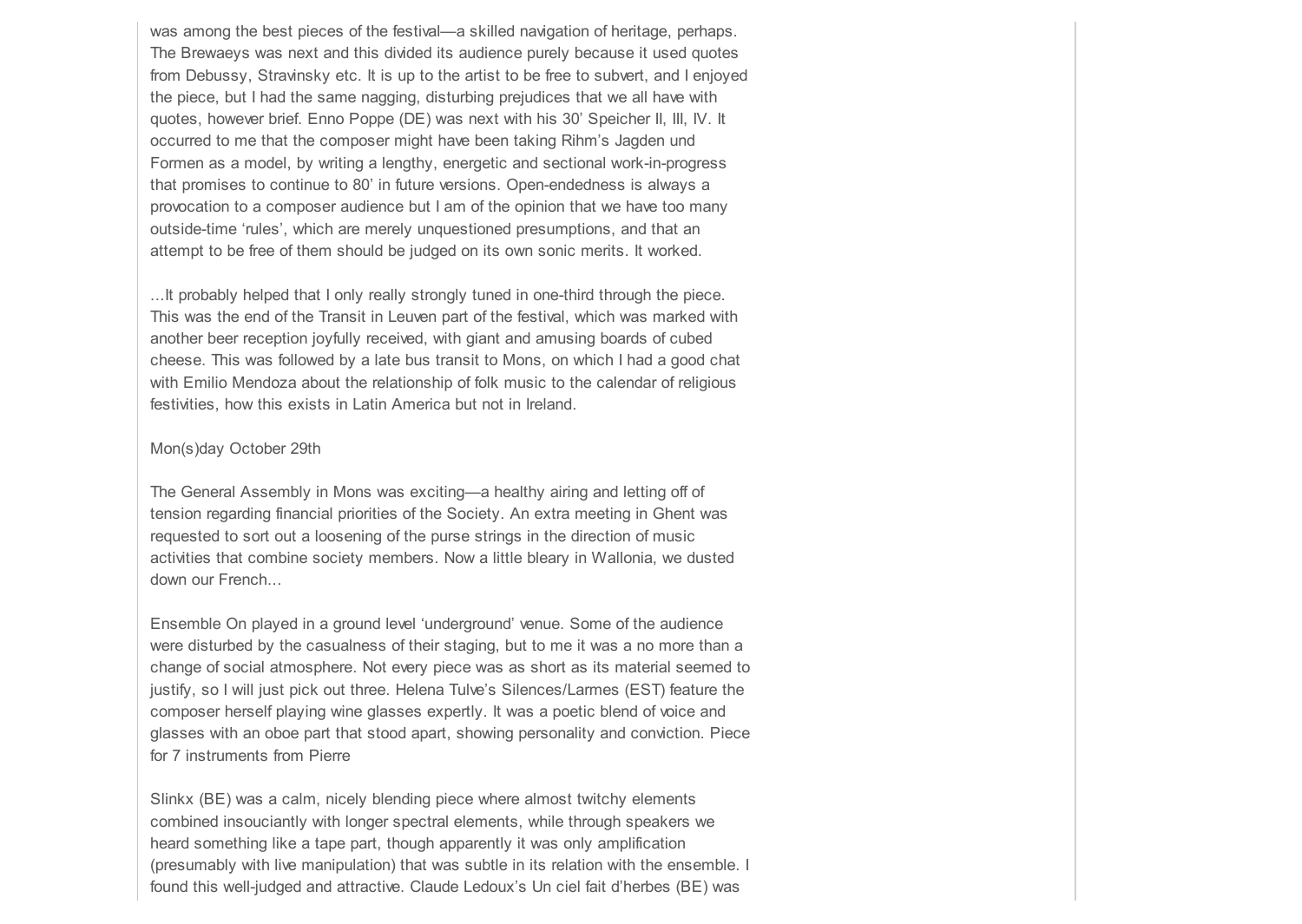from 1992–and this may have helped it sound fresh! Everything seemed to be in the right proportion in a fairly pointillist and poetic whole.

The next concert was violin soloist Izumi Okubo. All of the pieces had live electronics and so the Centre Henri Pousseur received equal billing to the soloist. As a programme, it seemed to blend well, with satisfying, but not problematic, contrasts between the styles of pieces. Izumi Okubo played with utter conviction throughout, and we heard many entertaining transformations of her sound that ranged from sci-fi film quality to micro-canonic hysteria. The pieces I found most striking here were Douglas Geers' Inana's Descent (US) and Peter Swinnen's Hen'az (BE), both were pleasingly idiosyncratic.

I was reaching the end of my tether by now, simply drowning in music. I had a restorative and inexpensive meal with delegates and composers from Slovakia, Estonia and Australia in the centre of Mons...I proceeded to the Théâtre Le Manège thinking I was ready for more, but during this concert I made notes in the dark which turned out to be non-existent, the pen having run out. I left the final concert a piece early to make new notes and to allow some of the music to pour back out of my ears.

Musique Nouvelles is a large ensemble that provided the next concert. The conductor, cellist and composer Jean-Paul Dessy spoke eloquently in three languages to introduce the group, mention its 50th celebration and praise its cofounder Pierre Bartholomée (Pousseur being the other), who was present and celebrating his 75th birthday. The first piece, Subsonic, was by Dessy (BE) and was a cello duo with amplification. It combined a striking virtuosity and incredible timbres and colours with some rather kitschy motifs: a crowd- pleasing opening not afraid to make the composers and musicologists feel a little ill. Fausto Romitelli's Domeniche alla periferie del impero (IT) was the highlight of the programme for me, but next to that was surely Hrim from Anna Thorvaldsdottir (IS), a strongly atmospheric piece with a sense of harmonic line. Philippe Boesmans' Ornamental Zone (BE) also made a strong individual statement. Of interest for its unusual orchestration was Analemma from Veronika Krausas (US), though she mentioned later that the amplification did not suit the piece at all.

Despite enjoying the considerable beauty and expertise from this group I had to go out at this point, missing other pieces in the programme. To mark the end of the Mons leg delegates had a nice impromptu party in the hotel, including useful networking. I introduced Hikari Kiyama to a Swedish performer who I felt would be interested in his music.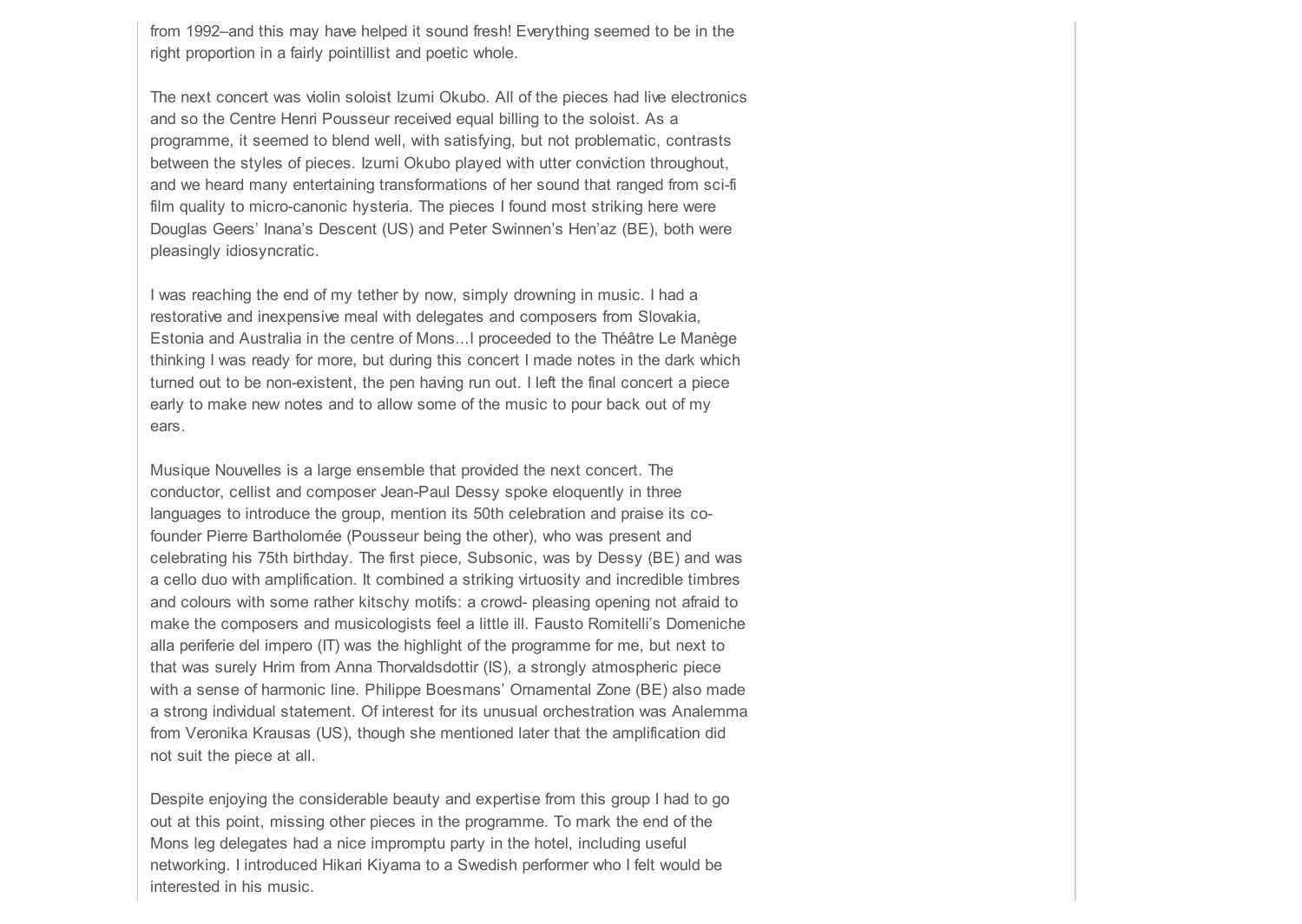## Tuesday October 30th

Initial bus journey to Ghent, pleasant conversation with Texan Steve Lias about whether high artistic achievement and eccentric or wild lifestyles are in any way related, among other things...before that, a less cheering breakfast chat with Turkish delegates about the US Presidential election which drifted on to Armageddon territory. Oh dear.

At the Logos foundation we heard 6 pieces for robot orchestra, one of which required a naked viola player to dance, in order to trigger motion sensors which in turn organise the robots' thoughts, as it were. I told everyone I would entitle my entire report 'World Nude Music Days'...

A most interesting field trip to the Logos Foundation, where we heard six pieces. They did not all make the most of the sonic potential there, but I was very impressed with the place and the organisation that Godfried-Willem Raes has created. I would recommend it to any composer to try to write for these forces. Fred Momotenko's Dust Against the Wind (NL) and Willem-Raes' Namuda Study #27.3: Specs' were the most engaging. The Momotenko piece would make excellent film music, while there was a great sense of flexibility and assuredness in the Raes, which you would expect.

There was of course debate going around on whether the nudity can possibly be other than a clever marketing ploy...and/or a 60s hangover...despite Raes' assertion that it is a necessity from the infra-red-based motion sensors. I thought: surely skimpy covering would work, but I was not sufficiently troubled to ask Raes, in any case...

The historic Handelsbeurs concert hall is housed in what used to be the Stock Exchange. Major renovations in 2000 provided it with a very comfortable and acoustically flexible space, and this gave Het Collectief's second appearance a superior air. Again their performance was pretty gripping, and it allowed the audience to bridge the style gulf between George Benjamin and Reich, for example. Evis Sammoutis's Metioron (CYP) had for a while a novel way of bringing the listener along: organising itself into ready-parsed time- packets. I thought it then veered off to rather basic gestures, but I would watch out for future pieces by this composer. Go Hua from Oleg Paiberdin (RU) and [how does the silver cloud s]ou[nd?] from Vykintas Baltakas both made positive impressions. Thomas Dieltjens (pf), Toon Fret (fl) and Benjamin Dieltjens (cl) each shone in a solo piece.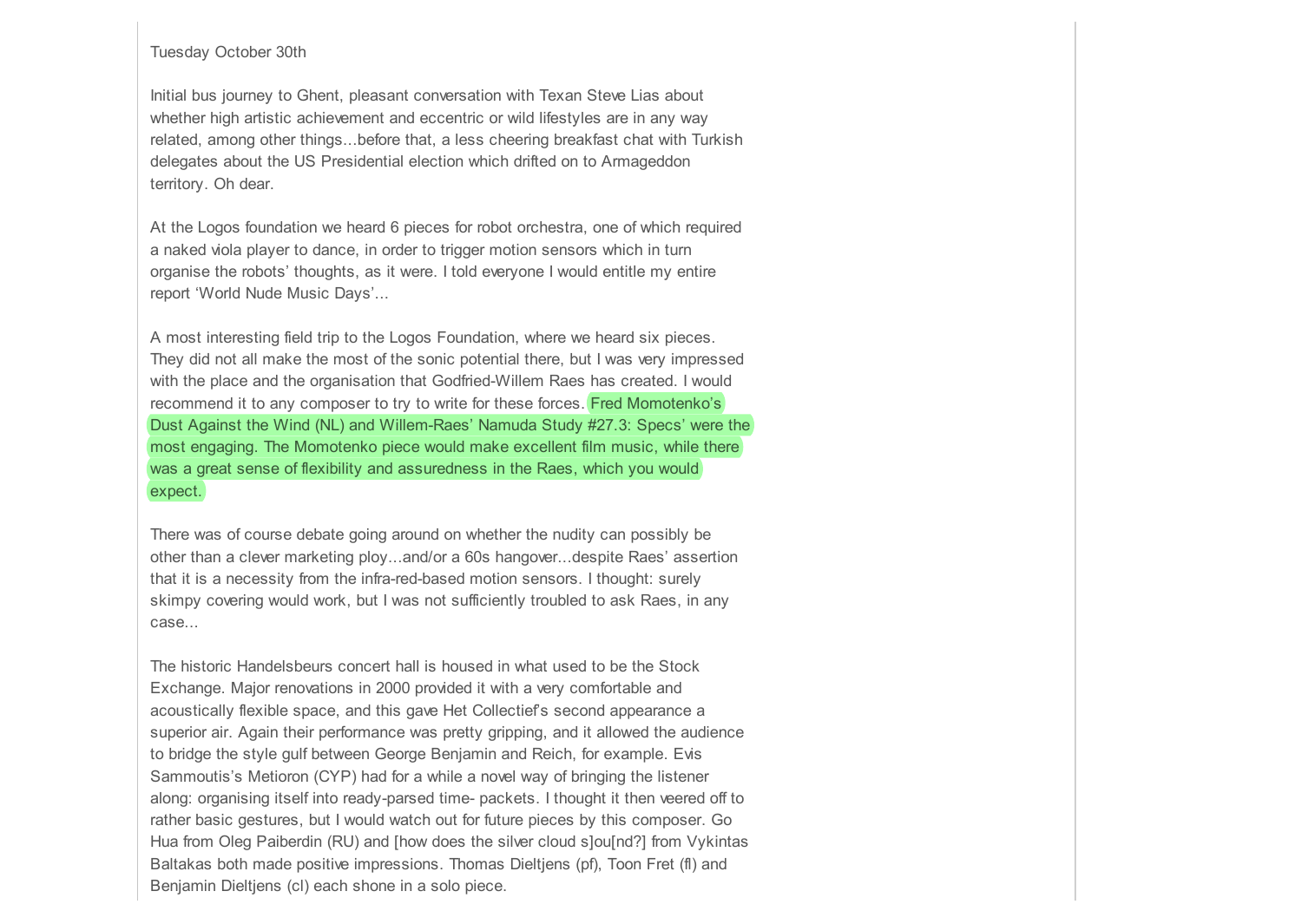## Wednesday October 31st

Although one had heard some aesthetic differences between all the groups and soloists thus far in the festival, Nadar (an ensemble of ten) swerved us off the road into a more youthful field of glitch, noise and collage aesthetics. They also played in civilian clothes, on school chairs, which made it seem likely that they would be a bit amateur, but they definitely weren't. Malin Bång's Turbid Motion (SE), was frenetic, enjoyable and had a high proportion of non-pitched material. The next piece was a welcome gear-change, to a study in

inharmonicity: Daan Janssens' [...en paysage de nuit...], where harmony and timbre were blended expertly. Stefan Prins's Fremdkörper 1 (BE) was more noise-centric than even the first piece, more in the 'glitch' style. Plenty of fine work went into the piece, though I had issues with the cymbal part which was not well balanced. I quite liked how in the thickets of the piece one note was often the binding element. Johannes Kreidler (DE) provided a big talking point for the festival with his Outsourcing. He verbally moderated four movements in his piece to explain (or claim) that he had written the first one, but outsourced the remaining composing and algorithmic coding to very cheap experts in China and India. He explained the tiny proportion of the commission fee that was thus required for three- quarters of the piece. It was a wonderful political provocation that angered some of the audience. I thought it excellent as agit-prop art—as a starting point for endless recursive discussion; but nearly everyone agreed that his collage piece that seeded the process was not very good. Maybe that is necessary for the piece to go downhill sufficiently, to better illuminate the audience's discomfort.

Spectra (a medium-sized ensemble) played at the Kraakhuis, or mortuary, of de Bijlok, a converted ancient hospital. After the concerts so far, I was underwhelmed by the entire repertoire here. The best thing in the concert was the first movement of Raminta Šerkšnyte's Almond Blossom (LT), which twisted by glissando some pretty chords. In the other two movements it rested in a tonal language, getting more and more like music for a TV nature documentary. Pedro Álvarez's Interalia (CL) was the most convincing whole piece, where scordatura harp reflected amidst a stubborn musical argument. The long rectangle shape of the venue went against properly hearing the vocalist in the last piece, the richly- tapestried Memories of an Index, by Annelies Van Parys (BE).

Later, after a hurried meal, we heard the Brussels Philharmonic, who had programmed some Mozart and Franck to go with Texan and Croatian living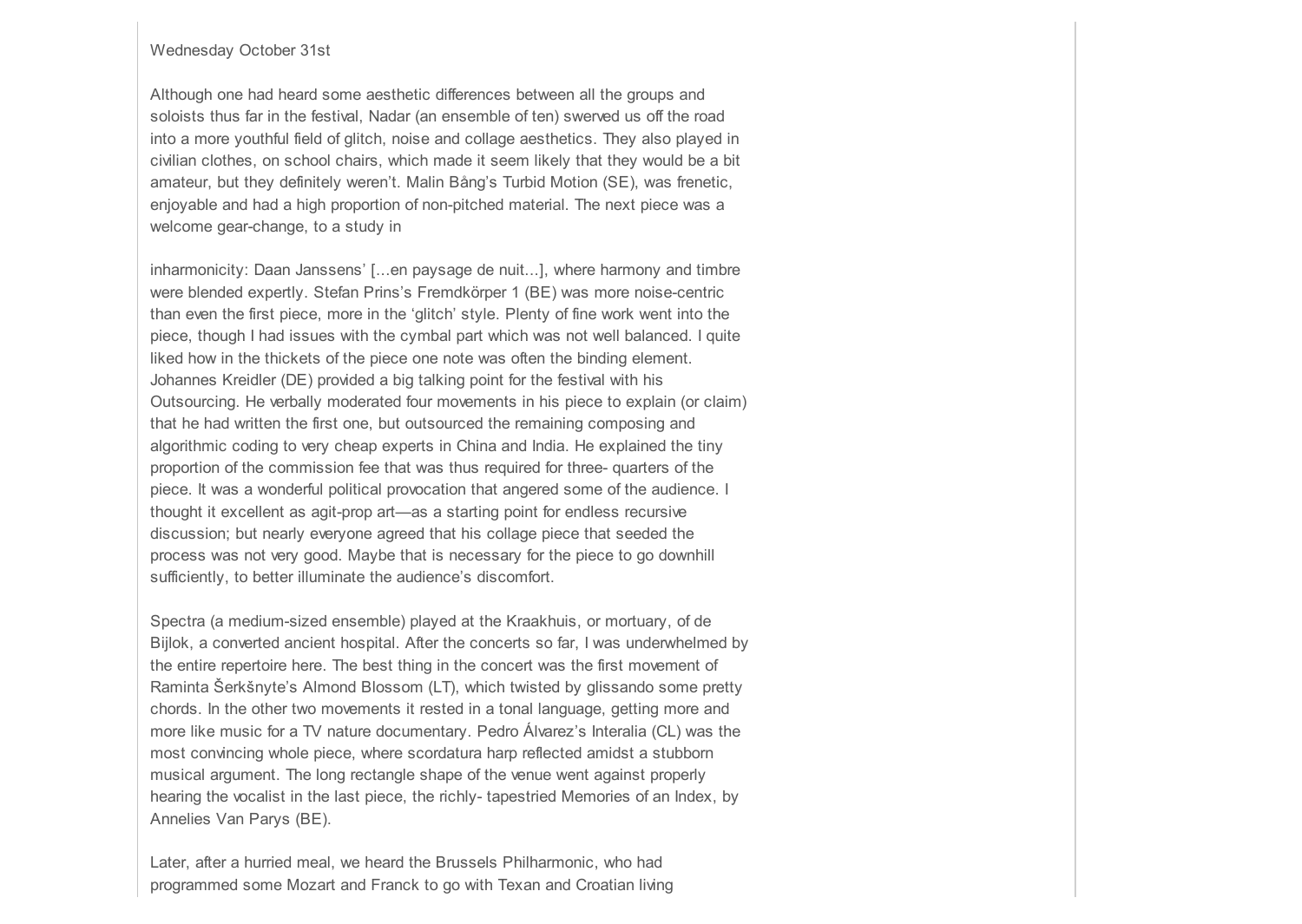composers. They made sure it was a tonal programme throughout. Karim Al-Zand was the former, with Visions from Another World. It was not as otherworldly or protosurreal as its inspiration, the illustrations of J. J. Grandville. The middle movement had an air of personal introspection but the last one was rather cartoonish. Srdan Dedic's Symphonic movement came across as someone re- creating patches of Debussy and Schoenberg (hyper-romantic period) using only theory textbooks.

My final after-concert socialising was at Vooruit, a theatre with an artsy bar—a chance to mingle with performers and composers and catch up with Ghent-based friends. Vooruit (and definitely not voorhuid, which is how I was saying it) means 'forward'!

Readers who may not be familiar with the ISCM festival structure(s) should know that this festival appears in a different country every year and has to adapt quite widely from year to year. The two most typical models are (i) where it backs its juggernaut into the parking space of an existing week-long festival, as in Zagreb Biennale 2011, or (ii) where it stitches together the existing contemporary music activities in a country to create a one-off degree

of co-operation. This festival falls squarely into the latter category, so it was a convergence of festivals, series, and one-off concerts in Brussels, Leuven, Mons, Ghent, Bruges and Antwerp. For everyone concerned this means much packing and moving, patience and co- operation, logistic brilliance and grace, and, when the unexpected intervenes, forbearance and understanding. The payoff should be lasting new relationships within and across the musical circles in the country, and a far greater interest from mass media. It is too early to say exactly how positive the legacy will be in those terms, but it is possible to say that even in the present it succeeded with both the media and the large audiences. The organisers executed everything very well, and the only thing that went even slightly wrong, from the delegates' point of view, were extra hours spent on buses...the bus approaches to both Leuven and Ghent involved entering the city centre, passing the street parallel to the hotel, leaving again for 30 minutes on the ring road, and re-entering at a slightly different angle. The festival theme could be 'navigating heritage'.

I congratulate and thank very warmly Peter Swinnen, head of ISCM Flanders who made it possible, and the festival team: Evelyne Lauwers, Bruno de Cat, Ken Hendriks and Karolien Polenus, and also the other board members of ISCM Flanders and others who helped the festival team.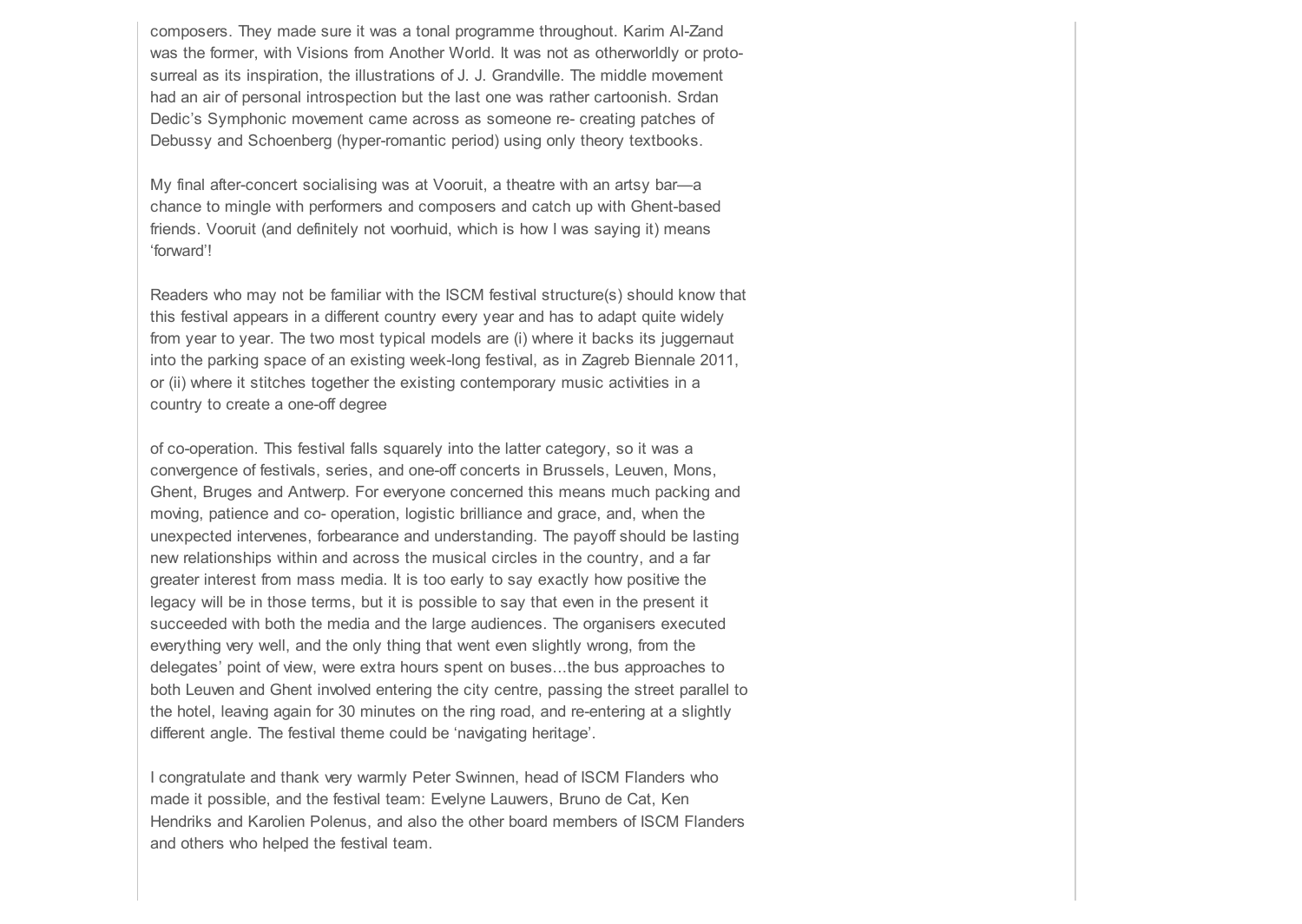# **Upcoming Dates**

[2015/10/02-10/11 Biennale Musica](http://www.iscm.org/articles/2015/10/02-10/11-biennale-musica-2015) 2015 02/10/2015 to 10/11/2015 New Music Miami Festivals and [Collaboration Between ISCM Miami](http://www.iscm.org/articles/new-music-miami-festivals-and-collaboration-between-iscm-miami-and-iscm-taiwan-chapters) and ISCM Taiwan Chapters 09/11/2015 [now here -](http://www.iscm.org/activities/iscmevents/now-here) 15/11/2015 [3rd Annual International Conference](http://www.iscm.org/articles/3rd-annual-international-conference-brazilian-contemporary-music) on Brazilian Contemporary Music 16/11/2015 to 19/11/2015 [2015/11/20-11/29 Huddersfield](http://www.iscm.org/articles/20151120-1129-huddersfield-contemporary-music-festival) Contemporary Music Festival 20/11/2015 to 29/11/2015 [2nd Karol Szymanowski International](http://www.iscm.org/articles/2nd-karol-szymanowski-international-composer-competition) Composer Competition 30/11/2015 [The 2016 Boulogne-Billancourt Music](http://www.iscm.org/articles/2016-boulogne-billancourt-music-composition-competition) Composition Competition 30/11/2015 [The Azrieli Prize](http://www.iscm.org/articles/azrieli-prize) 01/01/2016 [2016 Sound of Dragon Music Festival](http://www.iscm.org/articles/2016-sound-dragon-music-festival) 05/01/2016 [FORUM 2016 Jan 14-17, Ottawa](http://www.iscm.org/articles/forum-2016-jan-14-17-ottawa-cnmn) CNMN 14/01/2016 to 17/01/2016

[Calendar...](http://www.iscm.org/articles/due-dates/month)